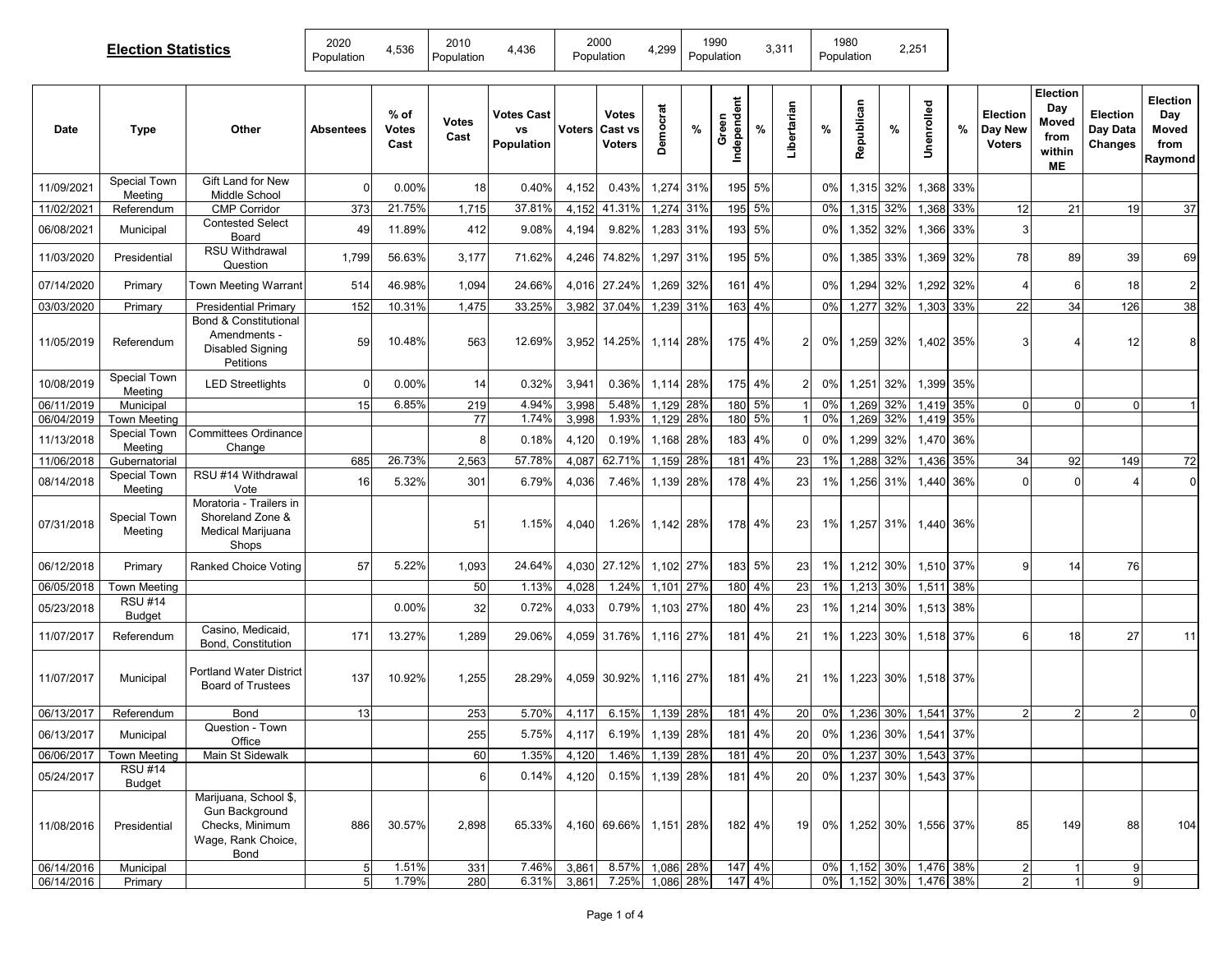| <b>Election Statistics</b> |                                   |                                                                                   | 2020<br>Population | 4,536                        | 2010<br>Population   | 4,436                                 |                | 2000<br>Population         | 4,299                  | 1990<br>Population |                  |                      | 3,311       |          | 1980<br>Population     |      | 2,251                  |     |                                      |                                                         |                                 |                                             |
|----------------------------|-----------------------------------|-----------------------------------------------------------------------------------|--------------------|------------------------------|----------------------|---------------------------------------|----------------|----------------------------|------------------------|--------------------|------------------|----------------------|-------------|----------|------------------------|------|------------------------|-----|--------------------------------------|---------------------------------------------------------|---------------------------------|---------------------------------------------|
| Date                       | <b>Type</b>                       | Other                                                                             | Absentees          | % of<br><b>Votes</b><br>Cast | <b>Votes</b><br>Cast | <b>Votes Cast</b><br>vs<br>Population | Voters         | Votes<br>Cast vs<br>Voters | Democrat               | %                  | Independent<br>ပ | %                    | Libertarian | %        | Republican             | $\%$ | Unenrolled             | %   | Election<br>Day New<br><b>Voters</b> | <b>Election</b><br>Day<br>Moved<br>from<br>within<br>МE | Election<br>Day Data<br>Changes | Election<br>Day<br>Moved<br>from<br>Raymond |
| 06/07/2016                 | Town Meeting                      |                                                                                   |                    |                              | 72                   | 1.62%                                 | 3,855          | 1.87%                      | 1,086 28%              |                    |                  | 147 4%               |             | 0%       | 1,151 30%              |      | 1,471 38%              |     |                                      |                                                         |                                 |                                             |
| 06/07/2016                 | <b>RSU #14</b><br><b>Budget</b>   |                                                                                   |                    |                              | 15                   | 0.34%                                 | 3,855          | 0.39%                      | 1,086 28%              |                    |                  | 147 4%               |             | $0\%$    | 1,151 30%              |      | 1,471                  | 38% |                                      |                                                         |                                 |                                             |
| 11/03/2015                 | Referendum                        |                                                                                   | 40                 | 6.58%                        | 608                  | 13.71%                                | 3,874          | 15.69%                     | 1,052 27%              |                    |                  | 150 4%               |             | $0\%$    | 1,137                  | 29%  | 1,535 40%              |     | 15                                   | $\overline{7}$                                          | $\overline{2}$                  | 5                                           |
| 06/09/2015                 | Municipal                         | <b>RSU Withdrawal</b><br>Question, Joe Bruno<br>vs Louise Lester for<br>Selectman | 20                 | 3.79%                        | 528                  | 11.90%                                | 3,880          | 13.61%                     | 1,057 27%              |                    |                  | 144 4%               |             | $0\%$    | 1,142 29%              |      | 1,537 40%              |     |                                      |                                                         |                                 |                                             |
| 06/03/2015                 | Town Meeting                      |                                                                                   |                    |                              | 63                   | 1.42%                                 | 3,877          | 1.62%                      | 1,057 27%              |                    |                  | $144 \overline{4\%}$ |             | 0%       | 1,139 29%              |      | 1,537 40%              |     |                                      |                                                         |                                 |                                             |
| 06/03/2015                 | <b>RSU #14</b><br><b>Budget</b>   |                                                                                   |                    |                              | 9                    | 0.20%                                 | 3,877          | 0.23%                      | 1,057 27%              |                    | 144              | 4%                   |             | $0\%$    | 1,139                  | 29%  | 1,537                  | 40% |                                      |                                                         |                                 |                                             |
| 03/25/2015                 | Special Town<br>Meeting           | <b>RSU Cost Sharing</b>                                                           |                    |                              | 162                  | 3.65%                                 | 3,970          | 4.08%                      | 1,086 27%              |                    |                  | 147 4%               |             | $0\%$    | 1,170 29%              |      | 1,567                  | 39% | $\Omega$                             |                                                         | O                               | $\mathbf{0}$                                |
| 11/04/2014                 | Gubernatorial                     | Referendum (Bear<br>Baiting) & Municipal<br>(RSU Withdrawal)                      | 420                | 17.87%                       | 2,350                | 52.98%                                | 4,015          | 58.53%                     | 1,095 27%              |                    |                  | 150 4%               |             | $0\%$    | 1,183 29%              |      | 1.587 40%              |     | 48                                   | 72                                                      | 57                              | 41                                          |
| 06/10/2014                 | Municipal                         |                                                                                   | 40                 | 6.42%                        | 623                  | 14.04%                                | 3,892          | 16.01%                     |                        |                    |                  |                      |             |          |                        |      |                        |     |                                      |                                                         |                                 |                                             |
| 06/10/2014                 | Primary                           |                                                                                   | 40                 | 8.08%                        | 495                  | 11.16%                                | 3,892          | 12.72%                     | 1,068 27%              |                    |                  | 138 4%               |             | $0\%$    | 1,157                  | 30%  | 1,529 39%              |     | 8                                    | $\overline{4}$                                          | 15                              | $\overline{1}$                              |
| 06/11/2013                 | Municipal                         |                                                                                   | 63                 | 11.45%                       | 550                  | 12.40%                                | 3,958          | 13.90%                     | 1,076 27%              |                    |                  | 141 4%               |             | 0%       | 1,180                  | 30%  | 1,561                  | 39% | 5                                    | 3 <sup>1</sup>                                          | 5                               | $\overline{0}$                              |
| 11/05/2013<br>11/06/2012   | Referendum<br>Presidential        | <b>Portland Water District</b><br><b>Board of Trustees</b>                        | 48<br>569          | 7.58%<br>21.01%              | 633<br>2,708         | 14.27%<br>61.05%                      | 3,920<br>4,093 | 16.15%<br>66.16%           | 1,066 27%<br>1,096 27% |                    |                  | 139 4%<br>149 4%     |             | 0%<br>0% | 1,168 30%<br>1,213 30% |      | 1,547 39%<br>1,635 40% |     | $\Omega$<br>89                       | 10<br>69                                                | $\Omega$<br>45                  | $\overline{0}$<br>67                        |
| 06/12/2012                 | Municipal                         |                                                                                   |                    |                              | 660                  | 14.88%                                |                |                            |                        |                    |                  |                      |             |          |                        |      |                        |     |                                      |                                                         |                                 |                                             |
| 06/12/2012                 | Primary                           |                                                                                   | 16                 | 2.96%                        | 540                  | 12.17%                                | 4,067          | 13.28%                     | 1,083 27%              |                    |                  | 142 3%               |             | 0%       | 1,206 30%              |      | 1,636 40%              |     |                                      | 3                                                       | 9                               | $\Omega$                                    |
| 11/08/2011                 | Referendum                        |                                                                                   | 172                | 11.47%                       | 1,500                | 33.81%                                | 4,067          | 36.88%                     | 1,116 27%              |                    |                  | 146 4%               |             | 0%       | 1,230                  | 30%  | 1,662 41%              |     | 15                                   | 6                                                       | 5                               | 14                                          |
| 06/14/2011                 | Municipal                         |                                                                                   |                    |                              | 442                  | 9.96%                                 | 4,230          | 10.45%                     | 1,140 27%              |                    |                  | 148 3%               |             | 0%       | 1,253                  | 30%  | 1,689 40%              |     | $\overline{4}$                       | $\overline{2}$                                          | $\mathbf 0$                     | $\overline{2}$                              |
| 11/02/2010                 | Gubernatorial                     |                                                                                   | 415                | 18.63%                       | 2,227                | 51.80%                                | 4,591          | 48.51%                     | 1,224 27%              |                    |                  | 155 3%               |             | 0%       | 1,363                  | 30%  | 1,849 40%              |     | 34                                   | 22                                                      | 30                              | 39                                          |
| 06/08/2010                 | Primary                           |                                                                                   | 80                 | 6.70%                        | 1,194                | 27.77%                                |                | 4,619 25.85%               | 1,235 27%              |                    |                  | 155 3%               |             | 0%       | 1,371                  | 30%  | 1,858 40%              |     | 6                                    | $\overline{2}$                                          | 110                             | 9                                           |
| 06/01/2010                 | <b>Town Meeting</b>               |                                                                                   |                    |                              | 77                   | 1.79%                                 |                |                            |                        |                    |                  |                      |             |          |                        |      |                        |     |                                      |                                                         |                                 |                                             |
| 11/03/2009                 | Referendum                        |                                                                                   | 409                | 23.70%                       | 1,726                | 40.15%                                | 4,664          | 37.01%                     | 1,212 26%              |                    |                  | 156 3%               |             | 0%       | 1,304 28%              |      | 1,992 43%              |     | 23                                   | 27                                                      | 42                              | 46                                          |
| 11/04/2008                 | Presidential                      |                                                                                   | 684                | 24.72%                       | 2,767                | 64.36%                                | 4,892          | 56.56%                     | 1,257                  | 26%                |                  | 159 3%               |             | 0%       | 1,371                  | 28%  | 2,105 43%              |     | 78                                   | 34                                                      | $\Omega$                        | 91                                          |
| 06/10/2008                 | Primary                           |                                                                                   |                    |                              | 962                  | 22.38%                                | 4,965          | 19.38%                     | 1,248 25%              |                    |                  | 154 3%               |             | 0%       | 1,392                  | 28%  | 2,171 44%              |     |                                      |                                                         |                                 |                                             |
| 11/06/2007                 | Referendum                        | Portland Water District<br><b>Board of Trustees</b>                               |                    |                              | 882                  | 20.52%                                | 5,014          | 17.59%                     | 1,233 25%              |                    |                  | 156 3%               |             | $0\%$    | 1,418 28%              |      | 2,207 44%              |     |                                      |                                                         |                                 |                                             |
| 08/07/2007                 | <b>Special Town</b><br>Meeting    |                                                                                   |                    |                              |                      | 0.00%                                 |                |                            |                        |                    |                  |                      |             |          |                        |      |                        |     |                                      |                                                         |                                 |                                             |
| 06/12/2007                 | Municipal                         |                                                                                   |                    |                              | 280                  | 6.51%                                 | 5,111          | 5.48%                      | 1,260 25%              |                    |                  | 163 3%               |             |          | 0% 1,458 29% 2,230 44% |      |                        |     |                                      |                                                         |                                 |                                             |
| 11/07/2006                 | Gubernatorial                     |                                                                                   |                    |                              | 2,068                | 48.10%                                |                | 5,131 40.30%               | 1,271 25%              |                    | 164              | 3%                   |             |          | 0% 1,459 28% 2,237 44% |      |                        |     |                                      |                                                         |                                 |                                             |
| 06/13/2006                 | Primary                           |                                                                                   |                    |                              | 271                  | 6.30%                                 |                |                            |                        |                    |                  |                      |             |          |                        |      |                        |     |                                      |                                                         |                                 |                                             |
| 11/08/2005<br>05/21/2005   | Referendum<br><b>Town Meeting</b> |                                                                                   |                    |                              | 1,449                | 33.71%<br>0.00%                       |                |                            |                        |                    |                  |                      |             |          |                        |      |                        |     |                                      |                                                         |                                 |                                             |
| 05/20/2005                 | Municipal                         |                                                                                   |                    |                              | 500                  | 11.63%                                |                |                            |                        |                    |                  |                      |             |          |                        |      |                        |     |                                      |                                                         |                                 |                                             |
| 12/07/2004                 | Special Town<br>Meeting           | Moratorium on New<br>Subdivisions                                                 |                    |                              | 144                  | 3.35%                                 |                |                            |                        |                    |                  |                      |             |          |                        |      |                        |     |                                      |                                                         |                                 |                                             |
| 11/02/2004                 | Presidential                      |                                                                                   |                    |                              | 2,763                | 64.27%                                |                |                            |                        |                    |                  |                      |             |          |                        |      |                        |     |                                      |                                                         |                                 |                                             |
| 10/14/2004                 | Special Town<br>Meeting           | Comp Plan, Broadcast<br>Studio, BAR                                               |                    |                              | 158                  | 3.68%                                 |                |                            |                        |                    |                  |                      |             |          |                        |      |                        |     |                                      |                                                         |                                 |                                             |
| 06/08/2004                 | Primary                           |                                                                                   |                    |                              | 575                  | 13.38%                                |                |                            |                        |                    |                  |                      |             |          |                        |      |                        |     |                                      |                                                         |                                 |                                             |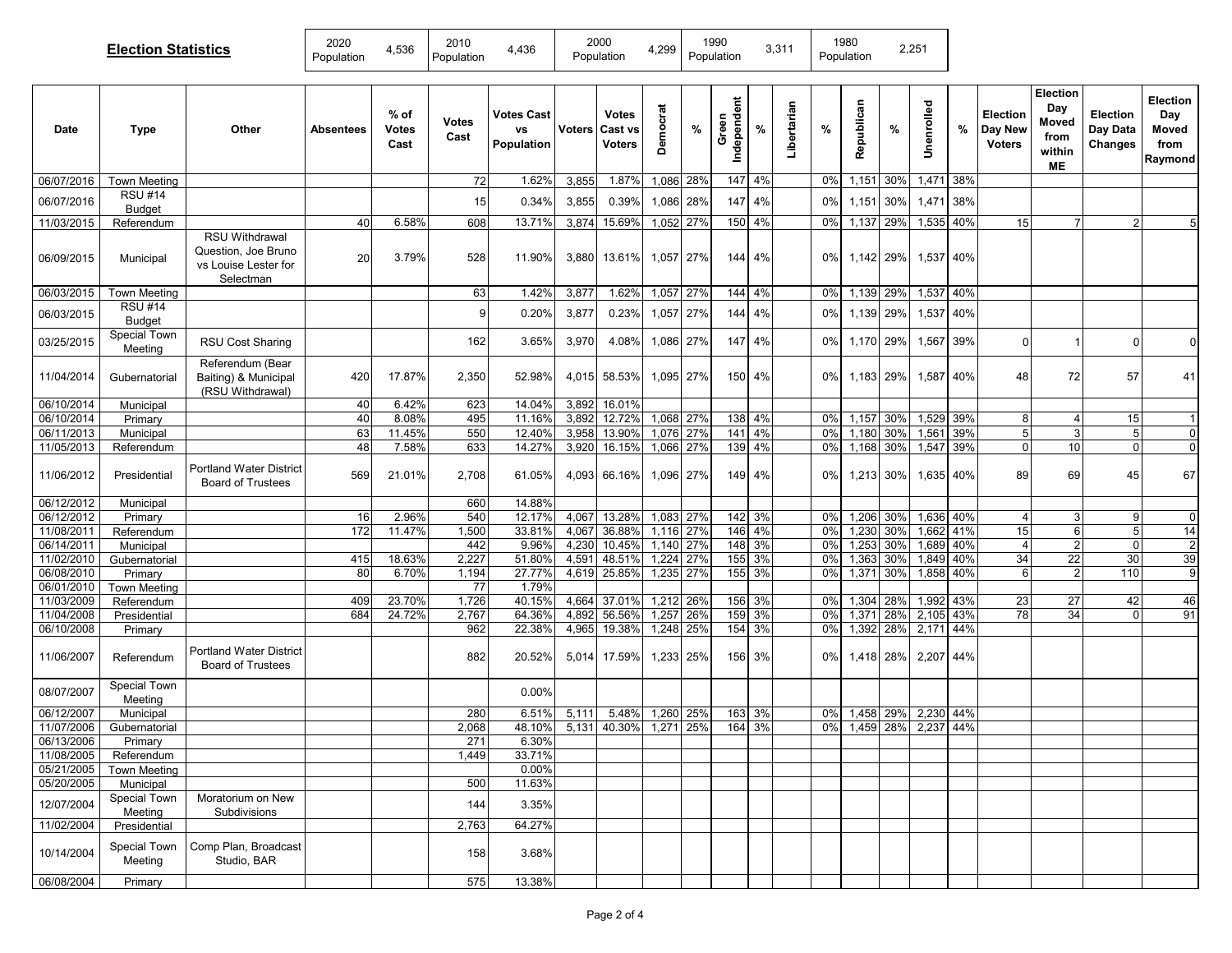|            | <b>Election Statistics</b> |                                                                                                                                  |                  | 4,536                        | 2010<br>Population   | 4,436                                 | 2000<br>Population |                                          | 4,299    | 1990<br>Population |                      | 3,311 |             |      | 1980<br>Population |      | 2,251      |      |                                      |                                                  |                                 |                                             |
|------------|----------------------------|----------------------------------------------------------------------------------------------------------------------------------|------------------|------------------------------|----------------------|---------------------------------------|--------------------|------------------------------------------|----------|--------------------|----------------------|-------|-------------|------|--------------------|------|------------|------|--------------------------------------|--------------------------------------------------|---------------------------------|---------------------------------------------|
| Date       | <b>Type</b>                | Other                                                                                                                            | <b>Absentees</b> | % of<br><b>Votes</b><br>Cast | <b>Votes</b><br>Cast | <b>Votes Cast</b><br>vs<br>Population | Voters             | <b>Votes</b><br>Cast vs<br><b>Voters</b> | Democrat | %                  | Independent<br>Green | $\%$  | Libertarian | $\%$ | Republican         | $\%$ | Unenrolled | $\%$ | Election<br>Day New<br><b>Voters</b> | Election<br>Day<br>Moved<br>from<br>within<br>ME | Election<br>Day Data<br>Changes | Election<br>Day<br>Moved<br>from<br>Raymond |
| 05/14/2004 | Municipal                  |                                                                                                                                  |                  |                              | 424                  | 9.86%                                 |                    |                                          |          |                    |                      |       |             |      |                    |      |            |      |                                      |                                                  |                                 |                                             |
| 11/04/2003 | Referendum                 | Tax Relief, Slot<br>Machines, Casino for<br>Passamaquoddy &<br>Penobscot, Bonds                                                  |                  |                              | 1,922                | 44.71%                                |                    |                                          |          |                    |                      |       |             |      |                    |      |            |      |                                      |                                                  |                                 |                                             |
| 06/14/2003 | <b>Town Meeting</b>        |                                                                                                                                  |                  |                              | 237                  | 5.51%                                 |                    |                                          |          |                    |                      |       |             |      |                    |      |            |      |                                      |                                                  |                                 |                                             |
| 06/10/2003 | Referendum                 | Bond                                                                                                                             |                  |                              | 314                  | 7.30%                                 |                    |                                          |          |                    |                      |       |             |      |                    |      |            |      |                                      |                                                  |                                 |                                             |
| 05/17/2003 | <b>Town Meeting</b>        |                                                                                                                                  |                  |                              |                      | 0.00%                                 |                    |                                          |          |                    |                      |       |             |      |                    |      |            |      |                                      |                                                  |                                 |                                             |
| 05/16/2003 | Municipal                  |                                                                                                                                  |                  |                              | 370                  | 8.61%                                 |                    |                                          |          |                    |                      |       |             |      |                    |      |            |      |                                      |                                                  |                                 |                                             |
| 01/07/2003 | Special Town<br>Meeting    | Town Purchase of<br>Former Post Office<br>Building                                                                               |                  |                              | 78                   | 1.81%                                 |                    |                                          |          |                    |                      |       |             |      |                    |      |            |      |                                      |                                                  |                                 |                                             |
| 12/03/2002 | Special Town<br>Meeting    | Employee Insurance<br>Plans                                                                                                      |                  |                              |                      | 0.00%                                 |                    |                                          |          |                    |                      |       |             |      |                    |      |            |      |                                      |                                                  |                                 |                                             |
| 11/05/2002 | Gubernatorial              | <b>Portland Water District</b><br><b>Board of Trustees</b>                                                                       | 202              | 10.4%                        | 1,936                | 45.03%                                |                    |                                          |          |                    |                      |       |             |      |                    |      |            |      |                                      |                                                  |                                 |                                             |
| 07/02/2002 | Special Town<br>Meeting    | <b>RVL Waterline</b><br>Easement & Rt 302<br>Improvements                                                                        |                  |                              |                      | 0.00%                                 |                    |                                          |          |                    |                      |       |             |      |                    |      |            |      |                                      |                                                  |                                 |                                             |
| 06/11/2002 | Municipal                  | Portland Water District<br><b>Board of Trustees</b>                                                                              |                  |                              | 420                  | 9.77%                                 |                    |                                          |          |                    |                      |       |             |      |                    |      |            |      |                                      |                                                  |                                 |                                             |
| 06/04/2002 | Special Town<br>Meeting    | <b>Industrial District</b>                                                                                                       |                  |                              |                      | 0.00%                                 |                    |                                          |          |                    |                      |       |             |      |                    |      |            |      |                                      |                                                  |                                 |                                             |
| 05/17/2002 | <b>Town Meeting</b>        |                                                                                                                                  |                  |                              | 318                  | 7.40%                                 |                    |                                          |          |                    |                      |       |             |      |                    |      |            |      |                                      |                                                  |                                 |                                             |
| 03/19/2002 | Special Town<br>Meeting    | Public Water on Rt<br>302                                                                                                        |                  |                              |                      | 0.00%                                 |                    |                                          |          |                    |                      |       |             |      |                    |      |            |      |                                      |                                                  |                                 |                                             |
| 01/03/2002 | Special Town<br>Meeting    | CDBG - Dielectric Job<br>Creation with Bridgton                                                                                  |                  |                              |                      | 0.00%                                 |                    |                                          |          |                    |                      |       |             |      |                    |      |            |      |                                      |                                                  |                                 |                                             |
| 11/08/1983 | Referendum                 | Moose Hunt, Bonds,<br>Constitutional<br>Amendments - taxes                                                                       |                  |                              | 825                  | 36.65%                                |                    |                                          |          |                    |                      |       |             |      |                    |      |            |      |                                      |                                                  |                                 |                                             |
| 05/18/1984 | <b>Town Elections</b>      |                                                                                                                                  |                  |                              | 348                  | 15.46%                                |                    |                                          |          |                    |                      |       |             |      |                    |      |            |      |                                      |                                                  |                                 |                                             |
| 05/19/1984 | <b>Town Meeting</b>        |                                                                                                                                  |                  |                              | 94                   | 4.18%                                 |                    |                                          |          |                    |                      |       |             |      |                    |      |            |      |                                      |                                                  |                                 |                                             |
| 05/21/1983 | <b>Town Meeting</b>        | Presidential &                                                                                                                   |                  |                              | 83                   | 3.69%                                 |                    |                                          |          |                    |                      |       |             |      |                    |      |            |      |                                      |                                                  |                                 |                                             |
| 06/12/1984 | Primary                    | Referendum                                                                                                                       |                  |                              | 131                  | 5.82%                                 |                    |                                          |          |                    |                      |       |             |      |                    |      |            |      |                                      |                                                  |                                 |                                             |
| 08/11/1984 | Special Town<br>Meeting    | Discontinue Road                                                                                                                 |                  |                              | n/a                  |                                       |                    |                                          |          |                    |                      |       |             |      |                    |      |            |      |                                      |                                                  |                                 |                                             |
| 11/06/1984 | Presidential               | <b>Bond &amp; Constitutional</b><br>Amendments - Life of<br>Bonds, Equal Rights<br>Amendment, Loans for<br>Vets, Boat Excise Tax |                  |                              | 1,430                | 63.53%                                |                    |                                          |          |                    |                      |       |             |      |                    |      |            |      |                                      |                                                  |                                 |                                             |
| 01/26/1985 | Special Town<br>Meeting    | Town Manager form of<br>Government                                                                                               |                  |                              | 183                  | 8.13%                                 |                    |                                          |          |                    |                      |       |             |      |                    |      |            |      |                                      |                                                  |                                 |                                             |
| 04/22/1985 | Special Town<br>Meeting    |                                                                                                                                  |                  |                              | 42                   | 1.87%                                 |                    |                                          |          |                    |                      |       |             |      |                    |      |            |      |                                      |                                                  |                                 |                                             |